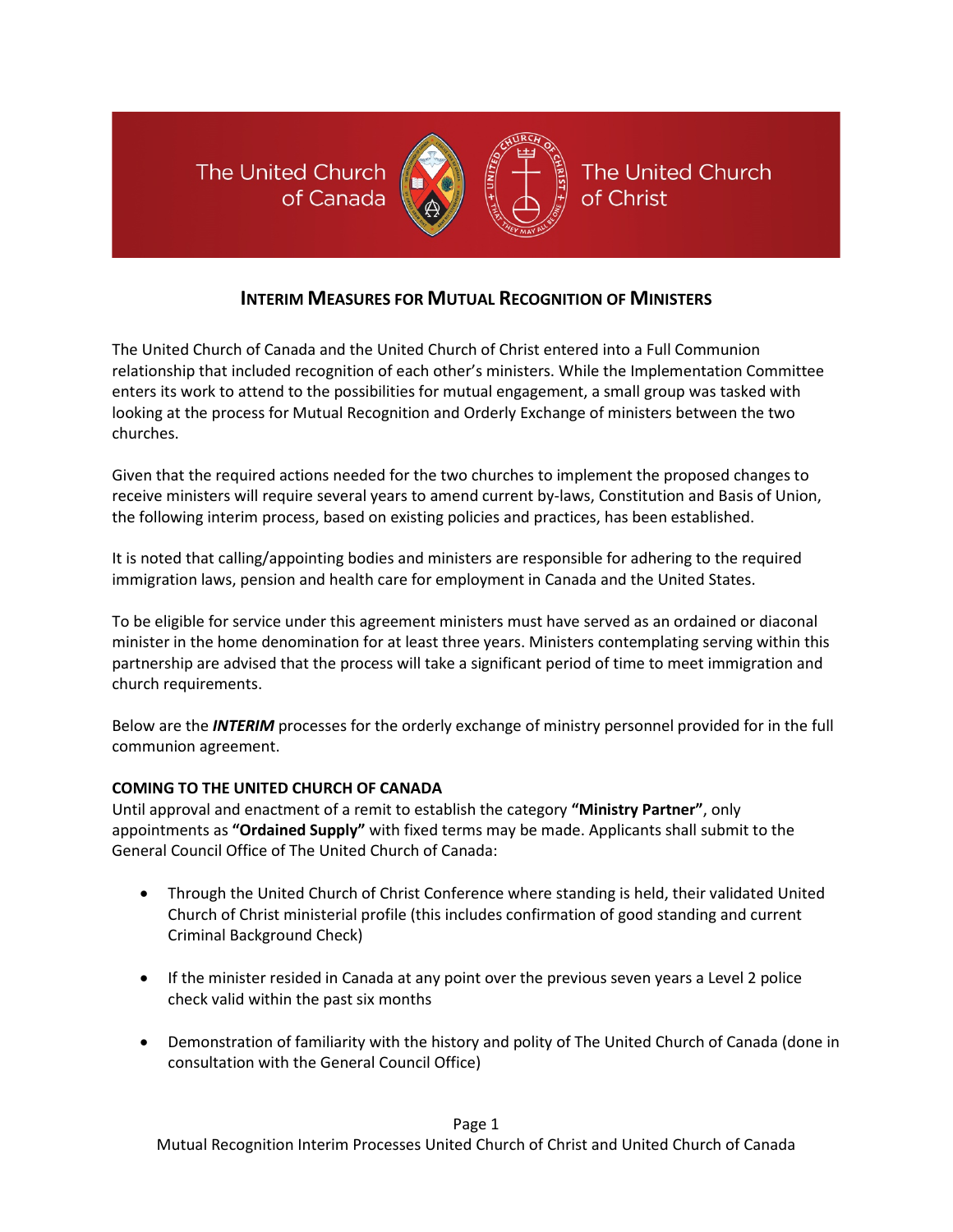- Confirmation of completion of two web-based study programs that all United Church of Canada ministers are required to complete: *Boundary Issues for Church Leaders* and *Racial Justice Awareness*. Each study process is available four times a year, takes approximately 3-4 hours to complete and may be found a[t www.united-in-learning.com](http://www.united-in-learning.com/)
- A personal statement of interest in serving in The United Church of Canada and how their journey of faith relates to ministry in The United Church of Canada

All submissions and requests for further information must be sent to: The United Church of Canada, Ministry and Employment Office c/o Rev. Robin McGauley, 3250 Bloor Street West Suite 300, Toronto, Ontario M8X 2Y4 or [rmcgauley@united-church.ca](mailto:rmcgauley@united-church.ca)

Following receipt of the materials listed above, the applicant will be invited to an online interview with the General Council Office of The United Church of Canada. The primary focus of the interview will be the understanding of the context and ministry of The United Church of Canada and the applicant's interest in serving in the church.

Upon completion of the above process General Council staff will make a determination as to whether or not the applicant is eligible to serve in The United Church of Canada. If it is determined that the applicant is not eligible to serve, the General Council Office will indicate if or when the applicant may reapply.

If the United Church of Christ applicant is determined to be eligible, by the General Council Office for mutual recognition in The United Church of Canada, the United Church of Christ minister will:

- Receive access to the ministry vacancies list. United Church of Christ ministry partners are responsible for applying and seeking an interview with a United Church of Canada pastoral charge.
- Upon completion of a successful search and appointment by a presbytery, the appointment will require annual renewal by the presbytery until the full implementation of Ministry Partner status is in place.
- Complete all on-going requirements for good standing in The United Church of Canada and all on-going requirements for standing in the United Church of Christ as determined by the Association and the Committee on Ministry. If a United Church of Christ ministerial profile expires while in the search process, or any complaint of misconduct, disciplinary action or criminal charges emerge, the United Church of Christ Conference Minister of the Association where standing is held will notify The United Church of Canada General Council Office. This action or charge may result in withdrawal of eligibility to serve in the host denomination.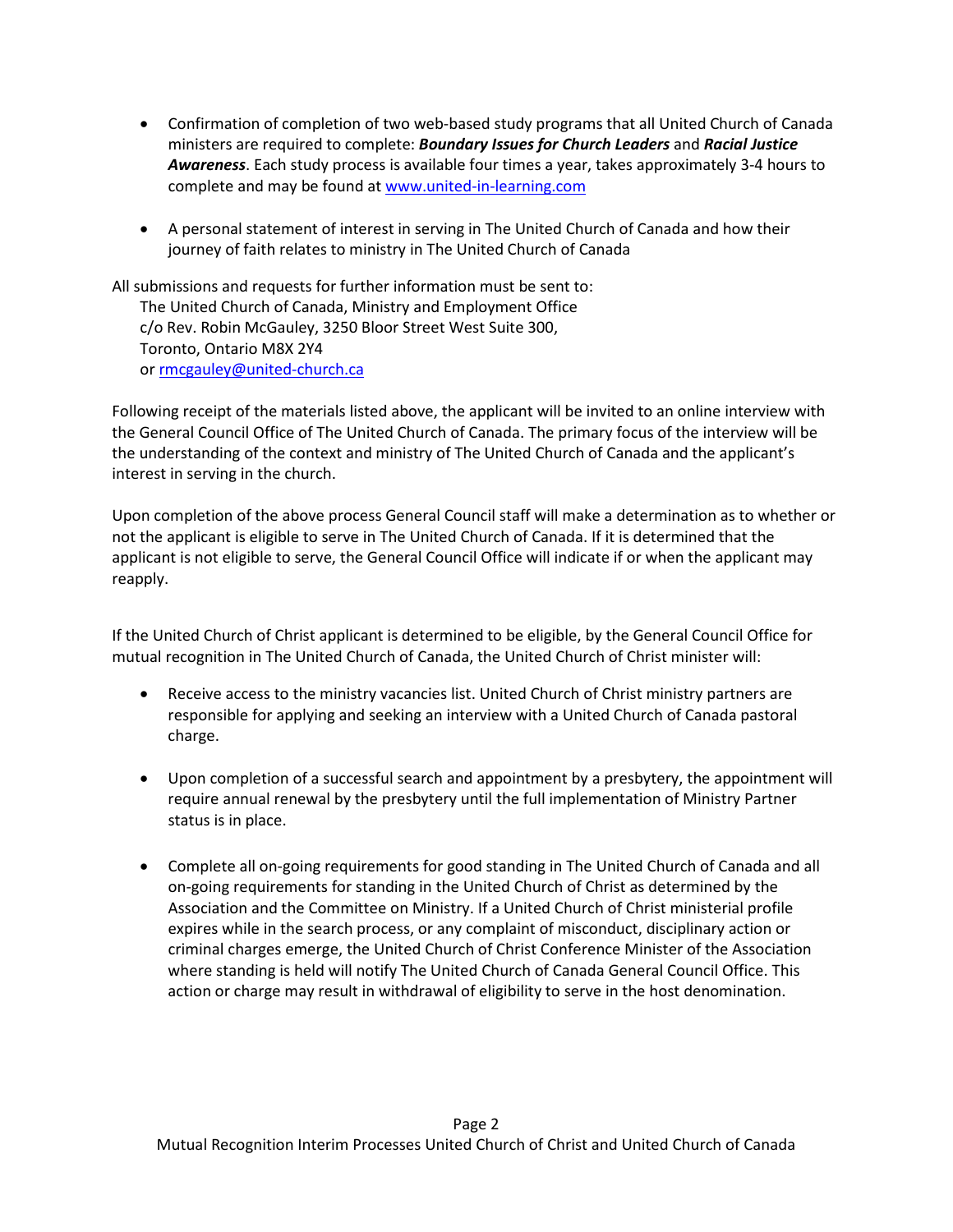## **COMING TO THE UNITED CHURCH OF CHRIST**

All United Church of Canada ordained and diaconal ministers desiring to receive a call in the United Church of Christ must submit and complete the following:

- Contact the United Church of Christ Conference related to the geographic area where they intend to seek a call:
	- o Ministries Opportunities Listing[: http://oppsearch.ucc.org/](http://oppsearch.ucc.org/)
	- o Map of UCC Conferences: [http://www.ucc.org/about-us\\_conference](http://www.ucc.org/about-us_conference)
	- o Directory of UCC Conferences: [http://www.ucc.org/about-us\\_conference\\_conference](http://www.ucc.org/about-us_conference_conference-map)[map](http://www.ucc.org/about-us_conference_conference-map)
- Provide a letter of good standing completed by The United Church of Canada Conference Personnel Minister where standing is held
- Provide a copy of current Ministry Personnel CV
- Provide a copy of the current Police Records Check Level 2 (dated within the last 6 months)
- If the minister resided in the United States at any point over the previous seven years an Oxford Document Criminal Background Check will also be required.
- Demonstrate familiarity with the history and polity of the United Church of Christ
- Provide a personal statement of interest in serving in the United Church of Christ and how their journey of faith relates to ministry in the United Church of Christ

Upon submission of all required documents and at the determination of the Conference Staff, ministry personnel paperwork may be submitted by a Conference Staff member to a local church Search Committee within that Conference for consideration.

- If called to a congregation, The United Church of Canada minister must apply to the Committee on Ministry in the Association in which the church is located for Dual Standing for the duration of the call. This process includes an in-person interview with the Committee on Ministry.
- Complete all on-going requirements for standing as determined by the Association and the Committee on Ministry and all on-going requirements for continued good standing in The United Church of Canada.

If a United Church of Canada minister's good standing status changes while in the search process, or any complaint of misconduct, disciplinary action or criminal charge emerge, then The United Church of Canada Conference Personnel Minister will notify the Conference Minister of the Association where standing is being sought in the United Church of Christ. This action or charge may result in withdrawal of eligibility to serve the host denomination.